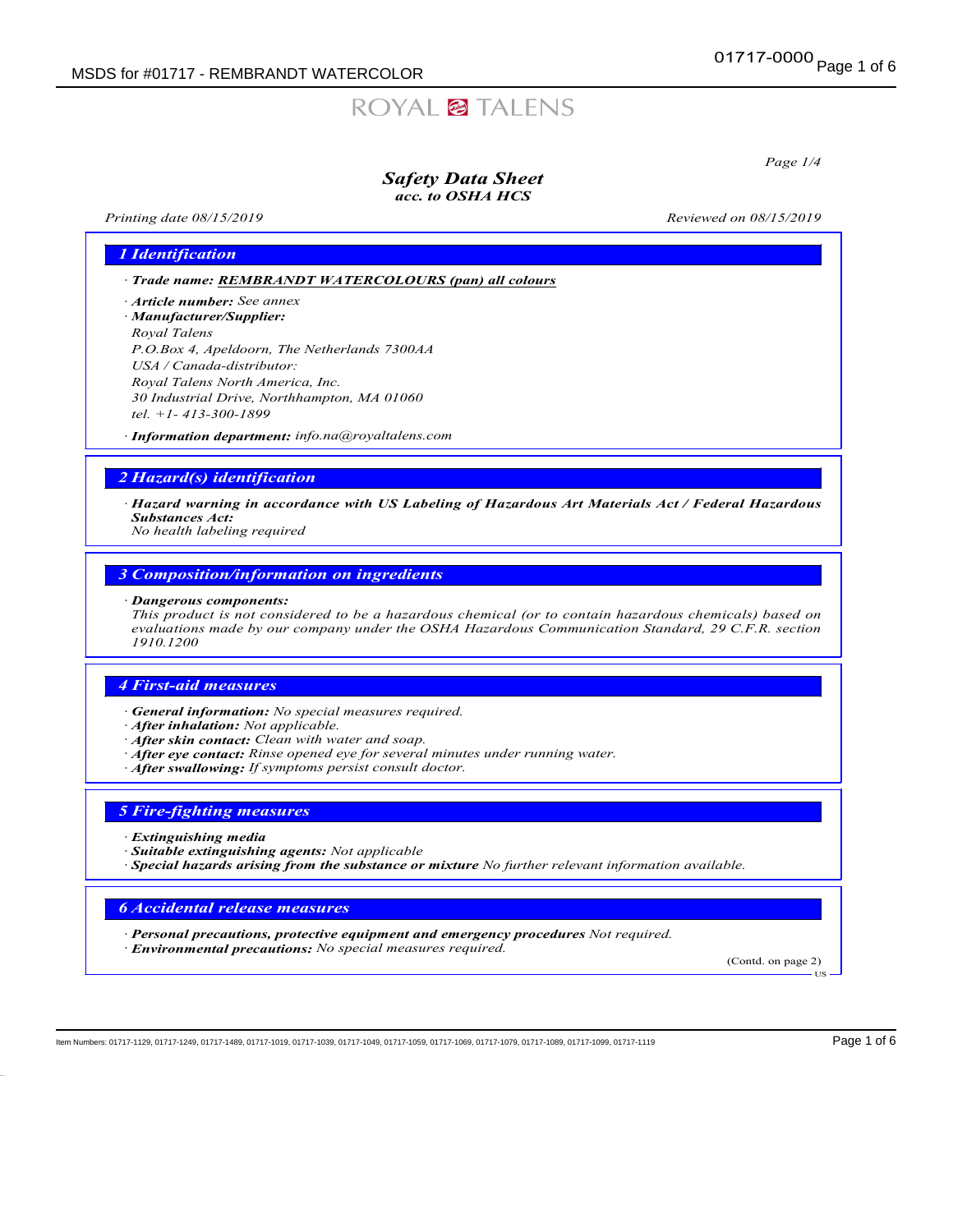## Safety Data Sheet

MSDS for #01717 - REMBRANDT WATERCOLOR to OSHA HCS The CONSTRUCTION of 6

Printing date 08/15/2019 Reviewed on 08/15/2019

(Contd. of page 1)

· Methods and material for containment and cleaning up: Pick up mechanically.

### 7 Handling and storage

· Precautions for safe handling: No special measures required.

### 8 Exposure controls/personal protection

· Control parameters

- Components with limit values that require monitoring at the workplace: Not required.
- General protective and hygienic measures: Wash hands before breaks and at the end of work.

Protection of hands:

- Penetration time of glove material Not applicable.
- · Eye protection: Not required.

| <b>9 Physical and chemical properties</b>                                                         |                                                               |  |
|---------------------------------------------------------------------------------------------------|---------------------------------------------------------------|--|
| $\cdot$ Appearance:<br>Form:<br>Color:<br>· Odor:                                                 | Solid<br>According to product specification<br>Characteristic |  |
| $\cdot$ pH-value:                                                                                 | Not applicable.                                               |  |
| Change in condition<br><b>Melting point/Melting range:</b><br><b>Boiling point/Boiling range:</b> | Not determined.<br>Not determined.                            |  |
| · Flash point:                                                                                    | Not applicable.                                               |  |
| · Flammability (solid, gaseous):                                                                  | Not determined.                                               |  |
| · Decomposition temperature:                                                                      | Not determined.                                               |  |
| $\cdot$ Density:<br>· Vapor density<br>· Evaporation rate                                         | Not determined.<br>Not applicable.<br>Not applicable.         |  |
| $\cdot$ Solubility in / Miscibility with<br>Water:                                                | Fully miscible.                                               |  |
| · Partition coefficient (n-octanol/water): Not determined.                                        |                                                               |  |
| · Viscosity:<br>Dynamic:<br>Kinematic:                                                            | Not applicable.<br>Not applicable.                            |  |

### **10 Stability and reactivity**

Possibility of hazardous reactions No dangerous reactions known.

· Conditions to avoid No further relevant information available.

· Incompatible materials: No further relevant information available.

· Hazardous decomposition products: No decomposition if used according to specifications.

(Contd. on page 3)

**T<sub>IS</sub>**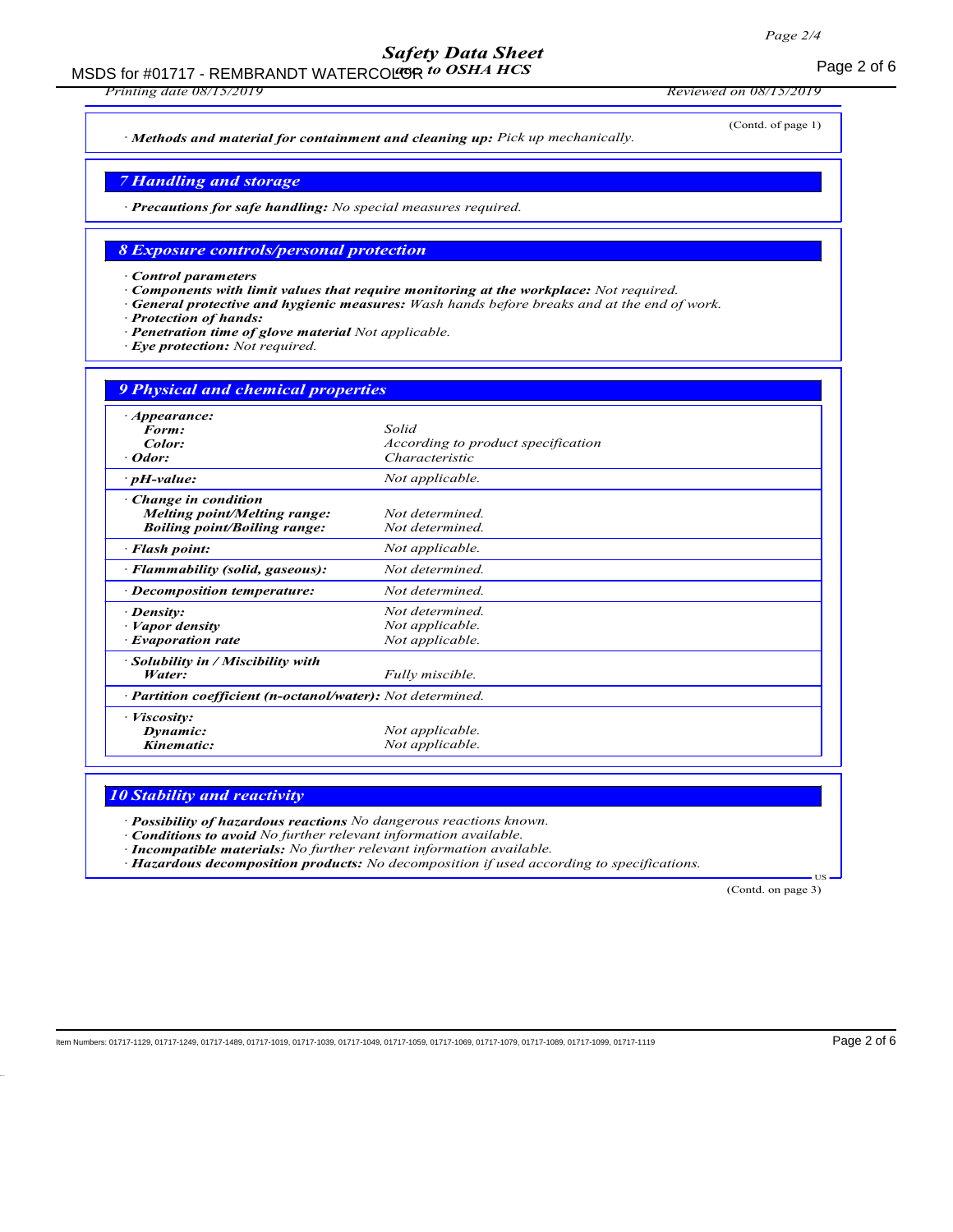### Safety Data Sheet

MSDS for #01717 - REMBRANDT WATERCOLOR to OSHA HCS MEAN CONTROLLER TO A Page 3 of 6

### Printing date 08/15/2019 Reviewed on 08/15/2019

(Contd. of page 2)

### 11 Toxicological information

#### · Carcinogenic categories:

· NTP (National Toxicology Program)

None of the ingredients is listed.

OSHA-Ca (Occupational Safety & Health Administration)

None of the ingredients is listed.

### 12 Ecological information

· Toxicity

· Aquatic toxicity: No further relevant information available.

- Persistence and degradability No further relevant information available.
- General notes:

Do not allow undiluted product or large quantities of it to reach ground water, water course or sewage system.

### 13 Disposal considerations

· Recommended cleansing agent: Water, if necessary with cleansing agents.

### 14 Transport information UN-Number Not applicable.<br> **DOT** Void  $\cdot$  DOT · Transport hazard class(es) Not applicable · DOT, ADR, ADN, IMDG, IATA · Class Void **Packing group** None · DOT, ADR, IMDG, IATA Void · UN "Model Regulation": Void

### 15 Regulatory information

· Safety, health and environmental regulations/legislation specific for the substance or mixture

· TSCA (Toxic Substances Control Act):

All components have the value ACTIVE.

· Hazardous Air Pollutants

None of the ingredients is listed.

### 16 Other information

- This information is based on our present knowledge. However, this shall not constitute a guarantee for any specific product features and shall not establish a legally valid contractual relationship.

· Date of preparation / last revision 08/15/2019 / 1.0

· Abbreviations and acronyms:

ADR: Accord européen sur le transport des marchandises dangereuses par Route (European Agreement concerning the International Carriage of Dangerous Goods by Road)

- IMDG: International Maritime Code for Dangerous Goods DOT: US Department of Transportation
- IATA: International Air Transport Association

(Contd. on page 4)

**HS** 

Item Numbers: 01717-1129, 01717-1249, 01717-1489, 01717-1019, 01717-1039, 01717-1049, 01717-1059, 01717-1069, 01717-1079, 01717-1089, 01717-1099, 01717-1099, 01717-1119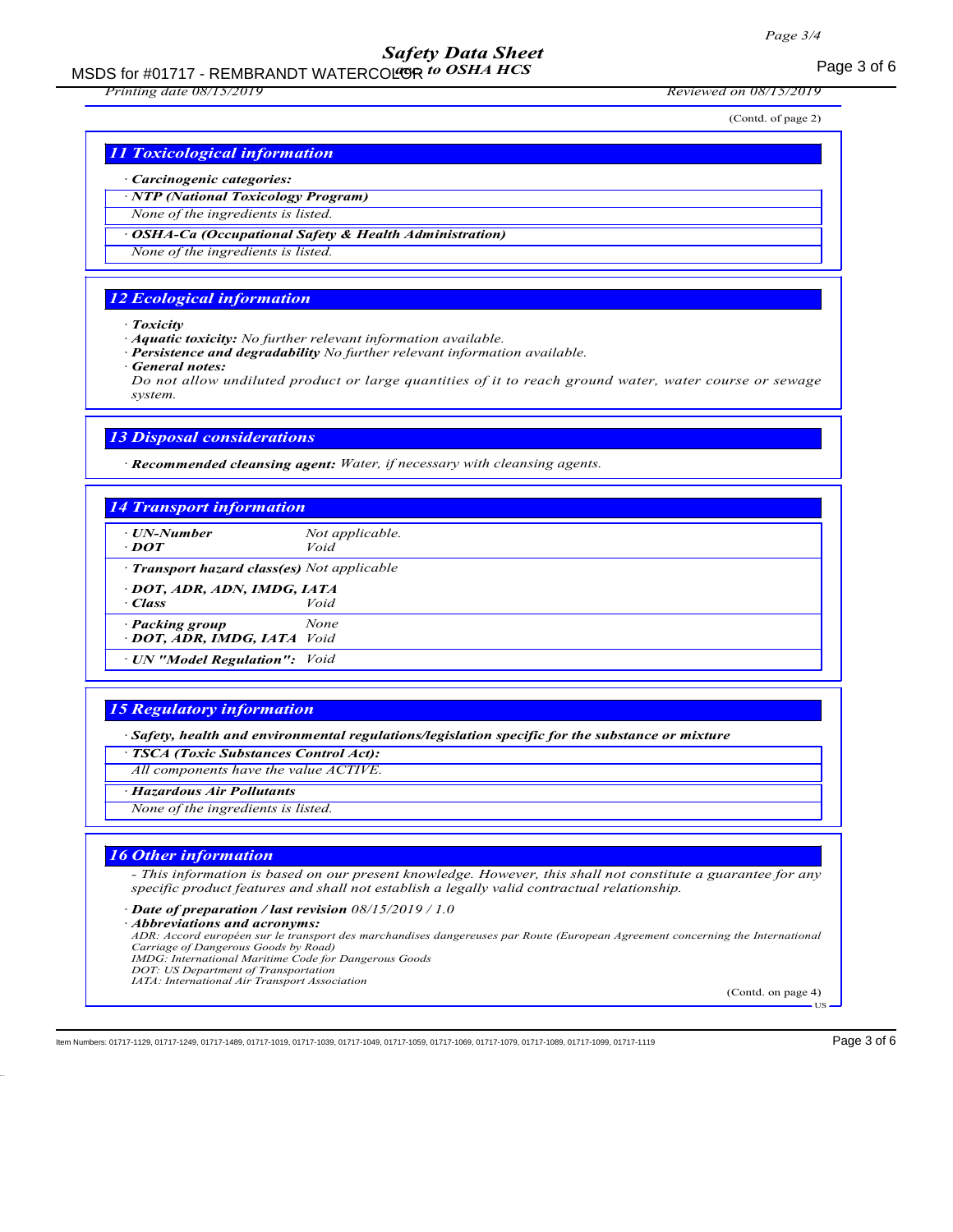# Safety Data Sheet

MSDS for #01717 - REMBRANDT WATERCOLOR to OSHA HCS MEAN SERVICE TO MEAN Page 4 of 6 age to OSHA HCS

Printing date 08/15/2019 Reviewed on 08/15/2019

| <b>EINECS:</b> European Inventory of Existing Commercial Chemical Substances<br>ELINCS: European List of Notified Chemical Substances<br>CAS: Chemical Abstracts Service (division of the American Chemical Society)<br>OSHA: Occupational Safety & Health<br>TLV: Threshold Limit Value<br>PEL: Permissible Exposure Limit<br>REL: Recommended Exposure Limit | (Contd. of page 3) |
|----------------------------------------------------------------------------------------------------------------------------------------------------------------------------------------------------------------------------------------------------------------------------------------------------------------------------------------------------------------|--------------------|
|                                                                                                                                                                                                                                                                                                                                                                |                    |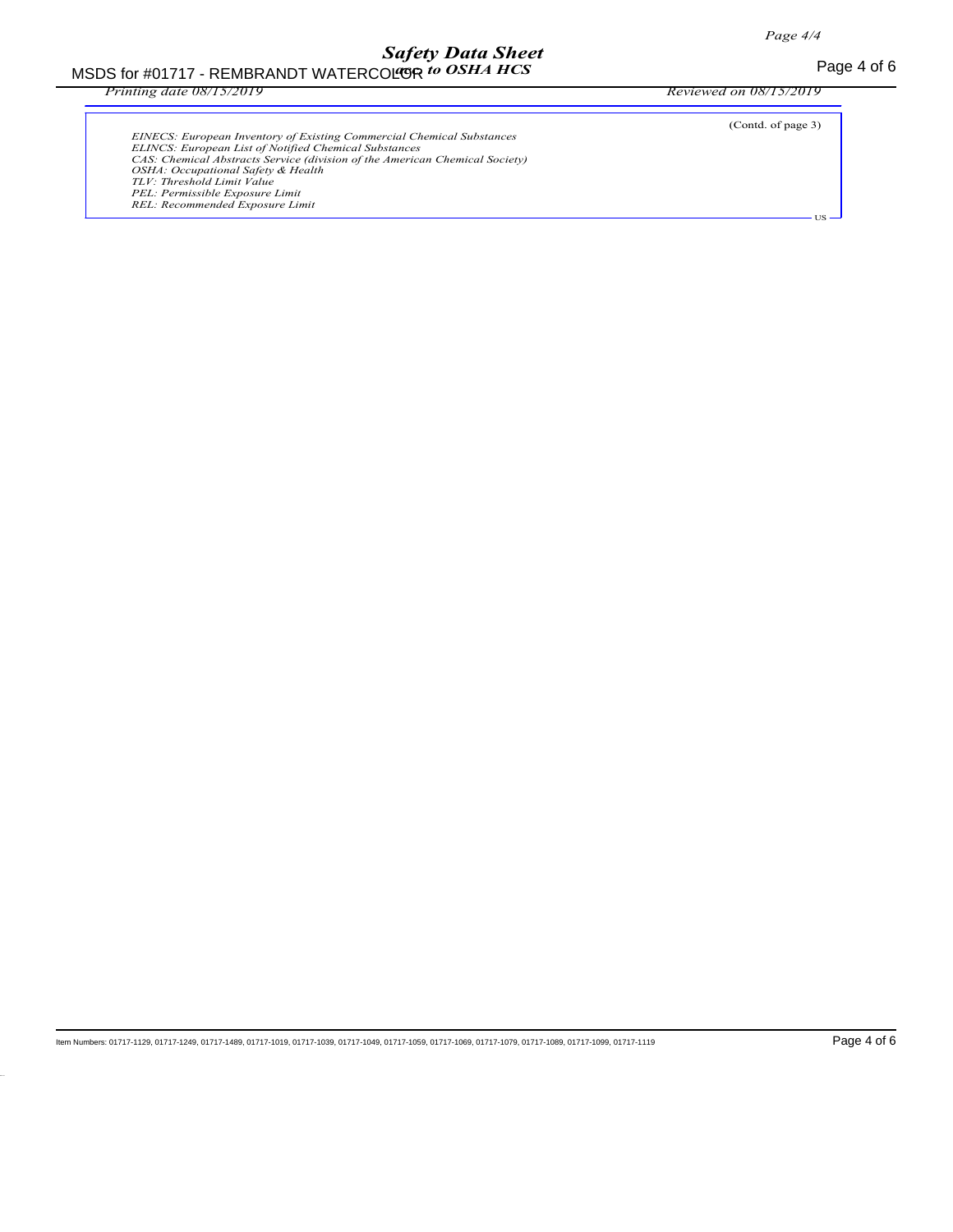### **Annex to: SDS Rembrandt water colours (pan) all colours (0586.xxx\_USA\_08-15-2019)**

The following Royal Talens Item numbers and EAN codes are related to this Safety Data Sheet.

| Item#    | <b>EAN code #</b> |
|----------|-------------------|
| 05838611 | 8712079053796     |
| 05838623 | 8712079053819     |
| 05838637 | 8712079053826     |
| 05838649 | 8712079053833     |
| 05861081 | 8712079050597     |
| 05861121 | 8712079050603     |
| 05862071 | 8712079050610     |
| 05862081 | 8712079050627     |
| 05862101 | 8712079050634     |
| 05862111 | 8712079050641     |
| 05862231 | 8712079050658     |
| 05862241 | 8712079050665     |
| 05862271 | 8712079050672     |
| 05862311 | 8712079050689     |
| 05862341 | 8712079050696     |
| 05862381 | 8712079050702     |
| 05862421 | 8712079050719     |
| 05862441 | 8712079050726     |
| 05862541 | 8712079050733     |
| 05862651 | 8712079050740     |
| 05862661 | 8712079050757     |
| 05862681 | 8712079050764     |
| 05862691 | 8712079050771     |
| 05862701 | 8712079050788     |
| 05862711 | 8712079050795     |
| 05863031 | 8712079050801     |
| 05863061 | 8712079050818     |
| 05863111 | 8712079050825     |
| 05863141 | 8712079050832     |
| 05863181 | 8712079050849     |
| 05863211 | 8712079050856     |
| 05863241 | 8712079050863     |
| 05863251 | 8712079050870     |
| 05863261 | 8712079050887     |
| 05863311 | 8712079050894     |
| 05863361 | 8712079050900     |
| 05863391 | 8712079050917     |
| 05863471 | 8712079050924     |
| 05863491 | 8712079050931     |
| 05863661 | 8712079050948     |
| 05863701 | 8712079050955     |
| 05863711 | 8712079050962     |

| ltem #               | EAN code #    |
|----------------------|---------------|
| 05863771             | 8712079050979 |
| 05863781             | 8712079050986 |
| 05864031             | 8712079050993 |
|                      | 8712079051006 |
| 05864081<br>05864091 | 8712079051013 |
|                      | 8712079051020 |
| 05864111             |               |
| 05864161             | 8712079051037 |
| 05864261             | 8712079051044 |
| 05865031             | 8712079051051 |
| 05865061             | 8712079051068 |
| 05865071             | 8712079051075 |
| 05865081             | 8712079051082 |
| 05865111             | 8712079051099 |
| 05865121             | 8712079051105 |
| 05865221             | 8712079051112 |
| 05865321             | 8712079051129 |
| 05865331             | 8712079051136 |
| 05865341             | 8712079051143 |
| 05865351             | 8712079051150 |
| 05865391             | 8712079051167 |
| 05865671             | 8712079051228 |
| 05865681             | 8712079051204 |
| 05865761             | 8712079051242 |
| 05865831             | 8712079051181 |
| 05865851             | 8712079051273 |
| 05866101             | 8712079051297 |
| 05866151             | 8712079051303 |
| 05866161             | 8712079051327 |
| 05866201             | 8712079051334 |
| 05866231             | 8712079051358 |
| 05866291             | 8712079051365 |
| 05866331             | 8712079051389 |
| 05866401             | 8712079051402 |
| 05866441             | 8712079051419 |
| 05866451             | 8712079051433 |
| 05866621             | 8712079051457 |
| 05866681             | 8712079051471 |
| 05866751             | 8712079051488 |
| 05867011             | 8712079051495 |
| 05867021             | 8712079051518 |
| 05867081             | 8712079051525 |
| 05867151             | 8712079051549 |

ltem Numbers: 01717-1129, 01717-1249, 01717-1489, 01717-1019, 01717-1039, 01717-1049, 01717-1059, 01717-1069, 01717-1079, 01717-1089, 01717-1099, 01717-1119 Page 5 of 6